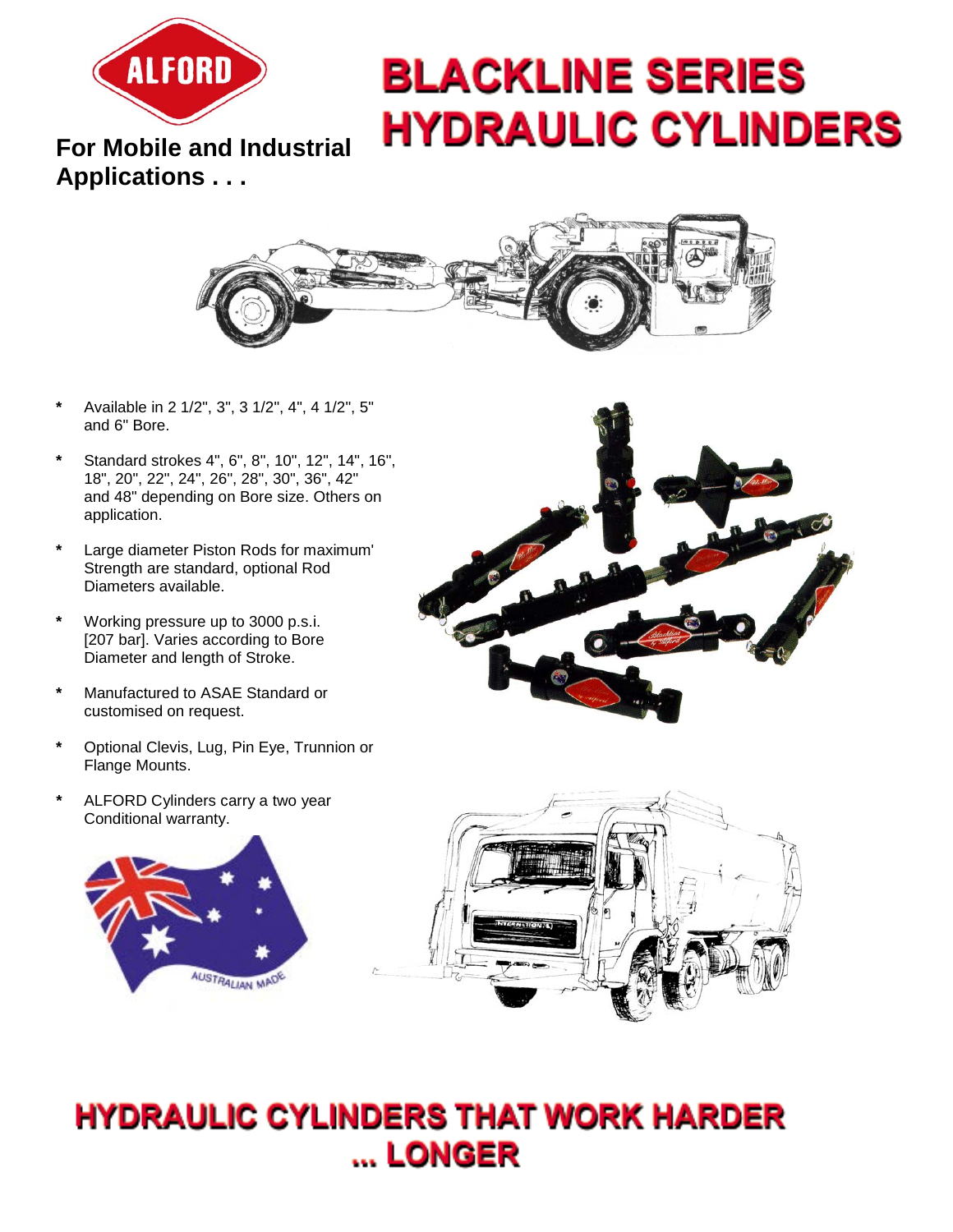#### **CONSTRUCTION FEATURES:**



| 1. BARREL:                       | Cold drawn seamless tubing, micro honed for maximum seal life. Heavy wall<br>thickness for high safety factor, A.I.S.I grade 1026. Threaded O.D. for cap nut.                                                                                                        |
|----------------------------------|----------------------------------------------------------------------------------------------------------------------------------------------------------------------------------------------------------------------------------------------------------------------|
| 2. PORTS:                        | UN O-ring steel ports are standard. Refer standard and optional chart for sizes.                                                                                                                                                                                     |
| <b>3. PISTON RODS:</b>           | Cromax 280 precision ground hard chrome plated, minimum chrome deposit<br>.001" [15um].                                                                                                                                                                              |
| 4. CAP NUT:                      | Threaded Cap Nut Gland Retainer for ease of maintenance. No special service<br>tools required.                                                                                                                                                                       |
| 5. GLAND:                        | High strength S.G. [Spheroidal Graphite] Iron having excellent shock and fatigue<br>resistance.                                                                                                                                                                      |
| 6. ROD CLEVIS:                   | Pearlitic Malleable Iron [S.G.] for high strength with excellent shock resistance. Profiled<br>steel clevis fitted to 6.00" [152.40mm] bore cylinders.                                                                                                               |
| 7. PISTON:                       | Steel split O-ring sealed to rod.                                                                                                                                                                                                                                    |
| 8. PISTON NUT:                   | Conelock type retaining nut.                                                                                                                                                                                                                                         |
| 9. CLEVIS END:                   | Fabricated steel.                                                                                                                                                                                                                                                    |
| 10. CLEVIS PINS:                 | Zinc plated pins and clips supplied fitted to all standard clevis mount cylinders. Pins and<br>clips not supplied Pin Eye or Lug type mpunts. Standard stock pin is 1" O.D. [25.40mm],<br>optional pin size 1.25" O.D. [31.75mm] depending on bore size.             |
| 11. PISTON SEAL:                 | Hallite Type 58 Double Acting Fluid Seal flanked by two Delrin Wear Rings eliminating any<br>metal to metal contact between piston and barrel. Pressure range to 6000 p.s.i. [414 bar]<br>$@$ 1.50 ft/sec [0.50 mtr/sec] $@$ temperature range - 30/100 $^{\circ}$ . |
| <b>12. TUBE SEALS:</b>           | O-ring and back-up ring, 3/16" section [4.76mm] to seal tube to gland.                                                                                                                                                                                               |
| 13. GLAND SEAL:                  | Single acting Hythane ® fluid seal rated to 6000 psi [414 bar].                                                                                                                                                                                                      |
| 14. ROD WIPER:                   | K-type rod wiper, double lip design for maximum internal protection.                                                                                                                                                                                                 |
| <b>MOUNT OPTIONS</b><br>PIN EYE: | Material to A.I.S.I. grade 1518.                                                                                                                                                                                                                                     |
| <b>SINGLE LUGS:</b>              | Lug material mild steel to grade A.S. 1204-250 (new A.S. 3678-250), grade 350 on<br>request.                                                                                                                                                                         |
| <b>FLANGES:</b>                  | Material mild steel to grade A.S. 1204-250 (new A.S. 3678-250), grade 350 on<br>request.                                                                                                                                                                             |
| <b>TRUNNIONS:</b>                | Material mild steel to grade A.S. 1204-250 (new A.S. 3678-250), grade 350 on<br>request.                                                                                                                                                                             |

#### **ALFORD CYLINDER COMPONENTS ARE MACHINED ON MODERN CNC MACHINES TO ENSURE ABSOLUTE PRECISION.**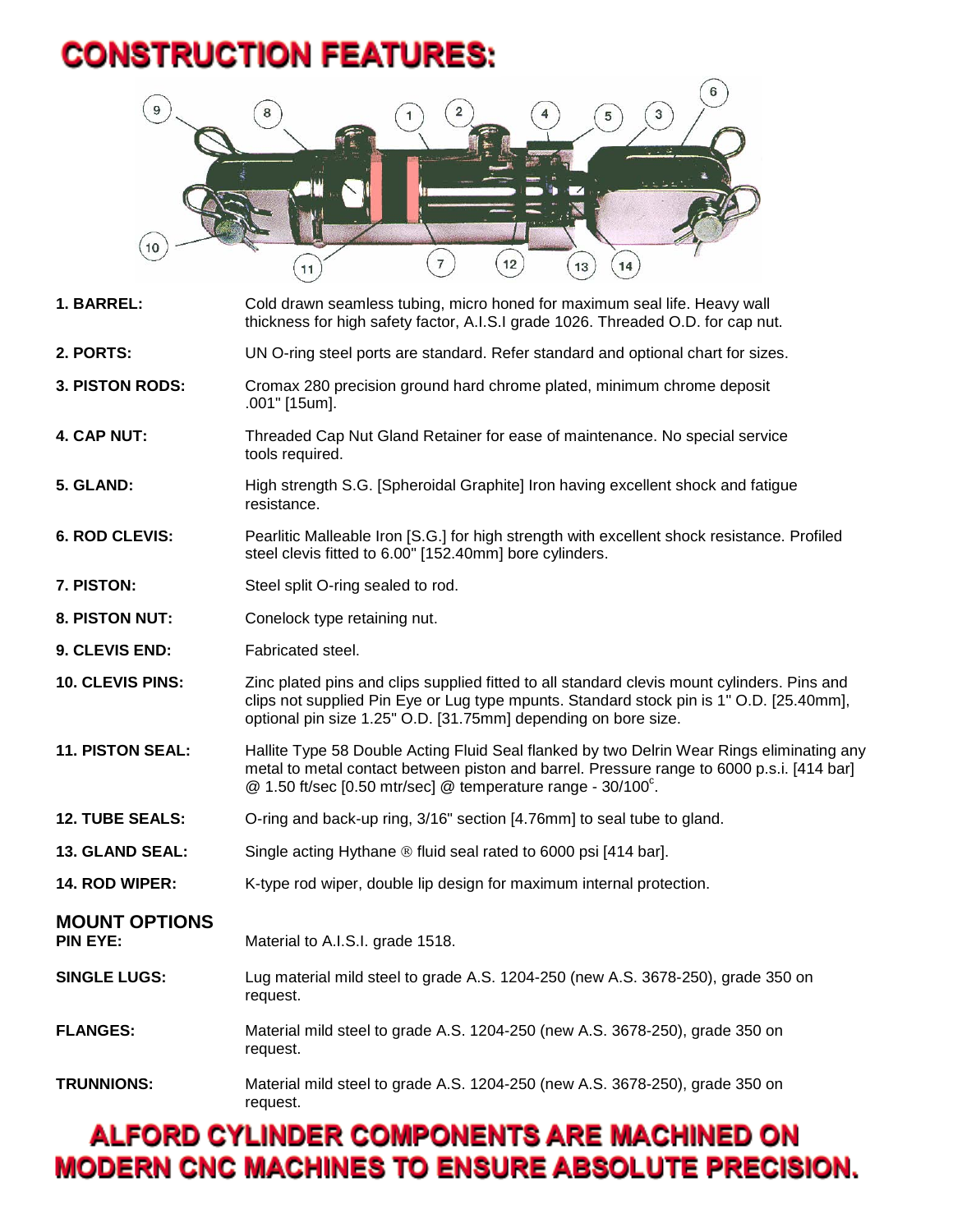### **ALFORD BLACKLINE CYLINDER DIMENSIONAL DATA**

| <b>BORE</b><br>DIA.       | 2.50"<br>(63.50) | 3.00"<br>(76.20) | 3.00"<br>(HD)<br>(76.20) | 3.50"<br>(88.90) | 4.00"<br>(101.60) | 5.00"<br><b>ASAE</b><br>(127.00) | 5.00"<br>(HD)<br>(127.00) | 6.00"<br>(152.40) |
|---------------------------|------------------|------------------|--------------------------|------------------|-------------------|----------------------------------|---------------------------|-------------------|
| A<br>$+.006"$<br>$+.008"$ | 1.00"<br>(25.40) | 1.00"<br>(25.40) | 1.00"<br>(25.40)         | 1.00"<br>(25.40) | 1.00"<br>(25.40)  | 1.00"<br>(25.40)                 | 1.25"<br>(31.75)          | 2.00"<br>(50.80)  |
| в                         | 2.00"            | 2.00"            | 2.75"                    | 2.75"            | 2.75"             | 2.75"                            | 2.75"                     | 4.72"             |
|                           | (50.80)          | (50.80)          | (69.85)                  | (69.85)          | (69.85)           | (69.85)                          | (69.85)                   | (120.00)          |
| <b>BB</b>                 | 1.97"            | 1.97"            | 1.97"                    | 2.56"            | 2.56"             | 2.56"                            | 2.56"                     | 4.72"             |
|                           | (50.00)          | (50.00)          | (50.00)                  | (65.00)          | (65.00)           | (65.00)                          | (65.00)                   | (120.00)          |
| C                         | 2.00"            | 2.00"            | 2.00"                    | 2.00"            | 2.00"             | 2.00"                            | 2.00"                     | 3.50"             |
|                           | (50.80)          | (50.80)          | (50.80)                  | (50.80)          | (50.80)           | (50.80)                          | (50.80)                   | (88.90)           |
| D                         | 12.25"           | 12.25"           | 12.25"                   | 12.25"           | 12.25"            | 12.25"                           | 14.25"                    | 19.25"            |
|                           | (311.15)         | (311.15)         | (311.15)                 | (311.15)         | (311.15)          | (311.15)                         | (316.95)                  | (488.95)          |
| E                         | 1.50"            | 1.50"            | 1.75"                    | 1.75"            | 1.75"             | 2.00"                            | 2.00"                     | 3.00"             |
|                           | (38.10)          | (38.10)          | (44.45)                  | (44.45)          | (44.45)           | (50.80)                          | (50.80)                   | (76.20)           |
| F                         | 6.50"            | 6.50"            | 6.50"                    | 6.50"            | 6.50"             | 6.50"                            | 7.25"                     | 10.375"           |
|                           | (165.10)         | (165.10)         | (165.10)                 | (165.10)         | (165.10)          | (165.10)                         | (184.15)                  | (263.52)          |
| G                         | 2.25"            | 2.25"            | 2.25"                    | 2.25"            | 2.25"             | 2.25"                            | 2.25"                     | 3.50"             |
|                           | (57.15)          | (57.15)          | (57.15)                  | (57.15)          | (57.15)           | (57.15)                          | (57.15)                   | (88.90)           |
| н                         | 0.6875"          | 0.6875"          | 0.787"                   | 0.787"           | 0.787"            | 0.787"                           | 0.787"                    | 1.30"             |
|                           | (17.46)          | (17.46)          | (20.00)                  | (20.00)          | (20.00)           | (20.00)                          | (20.00)                   | (33.00)           |
| П                         | 1.1875"          | 1.1875"          | 1.125"                   | 1.125"           | 1.125"            | 1.125"                           | 1.125"                    | 2.125"            |
|                           | (30.16)          | (30.16)          | (28.57)                  | (28.57)          | (28.57)           | (28.57)                          | (28.57)                   | (54.00)           |
| IA                        | 1.125"           | 1.125"           | 1.125"                   | 1.125"           | 1.125"            | 1.125"                           | 1.125"                    | 2.125"            |
|                           | (28.58)          | (28.58)          | (28.58)                  | (28.58)          | (28.58)           | (28.58)                          | (28.58)                   | (54.00)           |
| J                         | 3.300"           | 3.930"           | 3.930"                   | 4.600"           | 5.150"            | 6.200"                           | 6.200"                    | 7.450"            |
|                           | (83.82)          | (99.82)          | (99.82)                  | (116.84)         | (130.81)          | (157.48)                         | (157.48)                  | (189.23)          |
| K                         | 3.47"            | 3.47"            | 3.47"                    | 3.47"            | 3.47"             | 3.47"                            | 3.47"                     | 5.49"             |
|                           | (88.14)          | (88.14)          | (88.14)                  | (88.14)          | (88.14)           | (88.14)                          | (88.14)                   | (139.5)           |
| L                         | 0.472"           | 0.625"           | 0.625"                   | 0.787"           | 0.787"            | 0.787"                           | 0.787"                    | 1.25"             |
|                           | (12.00)          | (16.00)          | (16.00)                  | (20.00)          | (20.00)           | (20.00)                          | (20.00)                   | (37.15)           |
| M                         | 2.875"           | 3.500"           | 3.500"                   | 4.000"           | 4.500"            | 5.500"                           | 5.500"                    | 6.750"            |
|                           | (73.02)          | (88.90)          | (88.90)                  | (101.60)         | (114.30)          | (139.70)                         | (139.70)                  | (171.45)          |
| N                         | 1.250"           | 1.250"           | 1.250"                   | 1.250"           | 1.250"            | 1.250"                           | 1.500"                    | 1.500"            |
|                           | (31.75)          | (31.75)          | (31.75)                  | (31.75)          | (31.75)           | (31.75)                          | (38.10)                   | (38.10)           |
| O                         | 0.750"           | 0.750"           | 0.750"                   | 0.750"           | 0.750"            | 0.750"                           | 1.000"                    | 1.000"            |
|                           | (19.05)          | (19.05)          | (19.05)                  | (19.05)          | (19.05)           | (19.05)                          | (25.40)                   | (25.40)           |
| P                         | $3/4"$ UN        | 3/4" UN          | 3/4" UN                  | 3/4" UN          | 3/4" UN           | 3/4" UN                          | 1 1/16" UN                | 1 1/16" UN        |
|                           | (SAE #8)         | (SAE #8)         | (SAE #8)                 | (SAE #8)         | (SAE #8)          | (SAE #8)                         | (SAE #8)                  | (SAE #8)          |
| Q                         | 1.720"           | 1.720"           | 1.720"                   | 1.720"           | 1.720"            | 1.720"                           | 1.720"                    | 3.125"            |
|                           | (43.69)          | (43.69)          | (43.69)                  | (43.69)          | (43.69)           | (43.69)                          | (43.69)                   | (79.37)           |
| R                         | 2.285"           | 2.285"           | 2.285"                   | 2.285"           | 2.285"            | 2.285"                           | 3.26"                     | 3.385"            |
|                           | (58.04)          | (58.04)          | (58.04)                  | (58.04)          | (58.04)           | (58.04)                          | (82.8)                    | (86.00)           |
| S                         | 0.470"           | 0.470"           | 0.470"                   | 0.470"           | 0.470"            | 0.470"                           | 0.500"                    | 1.00"             |
|                           | (11.94)          | (11.94)          | (11.94)                  | (11.94)          | (11.94)           | (11.94)                          | (12.70)                   | (25.40)           |
| T                         | 1.125"           | 1.125"           | 1.500"                   | 1.500"           | 1.500"            | 1.500"                           | 1.500"                    | 2.00"             |
|                           | 12tpi            | 12tpi            | 12tpi                    | 12tpi            | 12tpi             | 12tpi                            | 12tpi                     | 12tpi             |







|      |             | <b>ROD</b>   |                | <b>DIAMETER</b> |                 |                 |                                                                                |       |      |                          |       |       |                                    | <b>CYLINDER</b> |                                                                        | <b>ANNULAR</b> |       | <b>CYLINDER FORCE* - EXTENSION**</b> |       |  |  |  |  |  |  |  |  |
|------|-------------|--------------|----------------|-----------------|-----------------|-----------------|--------------------------------------------------------------------------------|-------|------|--------------------------|-------|-------|------------------------------------|-----------------|------------------------------------------------------------------------|----------------|-------|--------------------------------------|-------|--|--|--|--|--|--|--|--|
|      | <b>BORE</b> |              |                | <b>AREA</b>     |                 |                 | AREA***<br>500 psi<br>1000 psi<br>$(34.5 \text{ bar})$<br>$(69.0 \text{ bar})$ |       |      | 1500 psi<br>(103.40 bar) |       |       | 2000 psi<br>$(138.0 \,\text{bar})$ |                 | 2500 psi<br>3000 psi<br>$(172.40 \,\text{bar})$<br>$(207 \text{ bar})$ |                |       |                                      |       |  |  |  |  |  |  |  |  |
| in   | mm          | in           | mm             | in <sup>2</sup> | mm <sup>2</sup> | in <sup>2</sup> | mm <sup>2</sup>                                                                | lbf   | kgf  | lbf                      | kgf   | lbf   | kgf                                | Ibf             | kgf                                                                    | lbf            | kaf   | lbf                                  | kgf   |  |  |  |  |  |  |  |  |
| 2.50 | 63.50       | 1.50         | 38.10          | 4.908           | 3167            | 3.141           | 2027                                                                           | 2454  | 1113 | 4908                     | 2226  | 7362  | 3339                               | 9816            | 4451                                                                   | 12270          | 5564  | 14724                                | 6678  |  |  |  |  |  |  |  |  |
| 3.00 | 76.02       | 1.50<br>1.75 | 38.10<br>44.45 | 7.068<br>7.068  | 4560<br>4560    | 5.301<br>4.663  | 3420<br>3008                                                                   | 3534  | 1603 | 7068                     | 3206  | 10602 | 4809                               | 14136           | 6412                                                                   | 17670          | 8015  | 21204                                | 9617  |  |  |  |  |  |  |  |  |
| 3.50 | 88.90       | 1.75         | 44.45          | 9.621           | 6207            | 7.216           | 4655                                                                           | 4810  | 2182 | 9621                     | 4364  | 14431 | 6546                               | 19242           | 8728                                                                   | 24052          | 10910 | 28863                                | 13090 |  |  |  |  |  |  |  |  |
| 4.00 | 101.60      | 1.75         | 44.45          | 12.566          | 8107            | 10.161          | 6555                                                                           | 6283  | 2850 | 12566                    | 5700  | 18849 | 8550                               | 25132           | 11400                                                                  | 31415          | 14250 | 37698                                | 17097 |  |  |  |  |  |  |  |  |
| 4.50 | 114.30      | 2.00         | 50.80          | 15.904          | 10260           | 12.758          | 8233                                                                           | 7952  | 3607 | 15904                    | 7214  | 23856 | 10821                              | 31808           | 14428                                                                  | 39760          | 18035 | 47712                                | 21639 |  |  |  |  |  |  |  |  |
| 5.00 | 127.00      | 2.00         | 50.80          | 19.635          | 12668           | 16.493          | 10641                                                                          | 9817  | 4453 | 19635                    | 8906  | 29452 | 13359                              | 39270           | 17813                                                                  | 49807          | 22266 | 58905                                | 26716 |  |  |  |  |  |  |  |  |
| 6.00 | 152.40      | 3.00         | 50.80          | 28.274          | 18241           | 21.205          | 13680                                                                          | 14137 | 6411 | 28274                    | 12823 | 42411 | 19235                              | 56548           | 25647                                                                  | 70685          | 32058 | 84822                                | 38470 |  |  |  |  |  |  |  |  |

\* Actual forces will be approximately 90% of given features due to friction and leakage.<br>\*\* For retraction (pull) force multiply Appular area x Procesure

\*\* For retraction (pull) force multiply Annular area x Pressure.

\*\*\* To calculate annular area for optional rod diameters use formulae: Rod diameter in<sup>2</sup> or mm<sup>2</sup> x .7854 then deduct from cylinder area.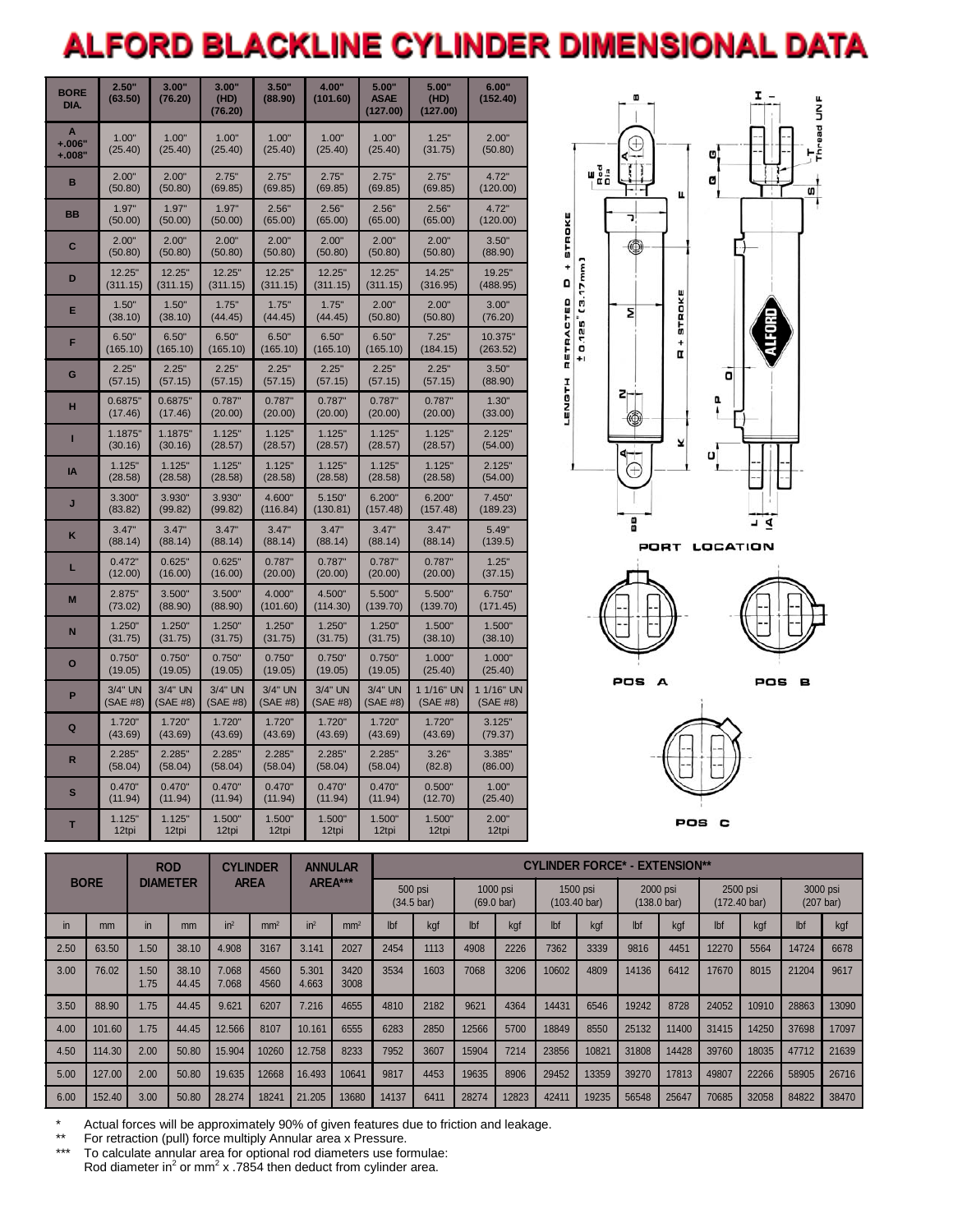## ALFORD PIN EYE CYLINDER DIMENSIONAL DATA

| <b>BORE</b><br>DIA.     | 2.50"<br>(63.50) | 3.00"<br>(76.20) | 3.00"<br>(HD)<br>(76.20) | 3.50"<br>(88.90)                     | 4.00"<br>(101.60) | 5.00"<br><b>ASAE</b><br>(127.00) | 5.00"<br>(HD)<br>(127.00) | 6.00"<br>(152.40) |
|-------------------------|------------------|------------------|--------------------------|--------------------------------------|-------------------|----------------------------------|---------------------------|-------------------|
| A                       | 2.75"<br>(70.00) | 2.75"<br>(70.00) | 2.75"<br>(70.00)         | 2.75"<br>2.75"<br>(70.00)<br>(70.00) |                   | 5.70"<br>(145.00)                | 5.70"<br>(145.00)         | 6.89"<br>(175.00) |
| B                       | 2.75"            | 2.75"            | 2.75"                    | 2.75"                                | 2.75"             | 3.94"                            | 3.94"                     | 5.90"             |
|                         | (70.00)          | (70.00)          | (70.00)                  | (70.00)                              | (70.00)           | (100.00)                         | (100.00)                  | (150.00)          |
| C                       | 2.08"            | 2.08"            | 2.08"                    | 2.08"                                | 2.08"             | 1.75"                            | 1.75"                     | 2.24"             |
|                         | (52.83)          | (52.83)          | (52.83)                  | (52.83)                              | (52.83)           | (44.45)                          | (44.45)                   | (57.00)           |
| D                       | 12.25"           | 12.25"           | 12.25"                   | 12.25"                               | 12.25"            | 12.25"                           | 14.25"                    | 15.605"           |
|                         | (311.15)         | (311.15)         | (311.15)                 | (311.15)                             | (311.15)          | (311.15)                         | (361.95)                  | (396.37)          |
| Е                       | 1.50"            | 1.50"            | 1.75"                    | 1.75"                                | 1.75"             | 2.00"                            | 2.00"                     | 3.00"             |
|                         | (38.10)          | (38.10)          | (44.45)                  | (44.45)                              | (44.45)           | (50.80)                          | (50.80)                   | (76.20)           |
| F                       | 3.89"            | 3.89"            | 3.89"                    | 3.89"                                | 3.89"             | 4.225"                           | 4.250"                    | 4.24"             |
|                         | (98.80)          | (98.80)          | (98.80)                  | (98.80)                              | (98.80)           | (107.32)                         | (107.95)                  | (107.70)          |
| G                       | 0.985"           | 0.985"           | 0.985"                   | 0.985"                               | 0.985"            | 1.75"                            | 1.75"                     | 2.24"             |
|                         | (25.00)          | (25.00)          | (25.00)                  | (25.00)                              | (25.00)           | (44.45)                          | (44.45)                   | (57.00)           |
| н                       | 0.985"           | 0.985"           | 0.985"                   | 0.985"                               | 0.985"            | 1.75"                            | 1.75"                     | 2.24"             |
|                         | (25.00)          | (25.00)          | (25.00)                  | (25.00)                              | (25.00)           | (44.45)                          | (44.45)                   | (57.00)           |
| $+.006"$                | 1.250"           | 1.250"           | 1.250"                   | 1.250"                               | 1.250"            | 1.50"                            | 1.500"                    | 2.000"            |
| $+.008"$                | (31.75)          | (31.75)          | (31.75)                  | (31.75)                              | (31.75)           | (38.10)                          | (38.10)                   | (50.80)           |
| J                       | 3.300"           | 3.930"           | 3.930"                   | 4.600"                               | 5.150"            | 6.20"                            | 6.20"                     | 7.450"            |
|                         | (83.82)          | (99.82)          | (99.82)                  | (116.84)                             | (130.81)          | (157.48)                         | (157.48)                  | (189.23)          |
| $\mathsf{K}$            | 3.47"            | 3.47"            | 3.47"                    | 3.47"                                | 3.47"             | 3.47"                            | 3.49"                     | 4.12"             |
|                         | (88.14)          | (88.14)          | (88.14)                  | (88.14)                              | (88.14)           | (88.14)                          | (88.65)                   | (104.65)          |
| L                       | 2.905"           | 2.905"           | 2.905"                   | 2.905"                               | 2.905"            | 2.475"                           | 2.50"                     | 2.000"            |
|                         | (73.79)          | (73.79)          | (73.79)                  | (73.79)                              | (73.79)           | (62.86)                          | (63.50)                   | (50.80)           |
| M                       | 1.100"           | 1.100"           | 1.100"                   | 1.100"                               | 1.100"            | 0.000"                           | 0.000"                    | 0.000"            |
|                         | (27.94)          | (27.94)          | (27.94)                  | (27.94)                              | (27.94)           | 0.000"                           | 0.000"                    | 0.000"            |
| $\overline{\mathsf{N}}$ | 1.500"           | 1.500"           | 1.500"                   | 1.500"                               | 1.750"            | 1.750"                           | 0.000"                    | 0.000"            |
|                         | (38.10)          | (38.10)          | (38.10)                  | (38.10)                              | (44.45)           | (44.45)                          | 0.000"                    | 0.000"            |



## ALFORD SINGLE LUG CYLINDER DIMENSIONAL DATA

| <b>BORE</b><br>DIA. | 2.50"<br>(63.50) | 3.00"<br>(76.20) | 3.50"<br>(88.90) | 4.00"<br>(101.60) | 5.00"<br><b>ASAE</b><br>(127.00) | 5.00"<br>(HD)<br>(127.00) | 6.00"<br>(152.40) |
|---------------------|------------------|------------------|------------------|-------------------|----------------------------------|---------------------------|-------------------|
| $\mathbf{A}$        | 0.78"            | 0.78"            | 0.98"            | 1.26"             | 1.97"                            | 1.97"                     | 2.36"             |
|                     | (20.00)          | (20.00)          | (25.00)          | (32.00)           | (50.00"                          | (50.00"                   | (60.00)           |
| B                   | 0.78"            | 0.78"            | 0.98"            | 1.26"             | 1.97"                            | 1.97"                     | 2.36"             |
|                     | (20.00)          | (20.00)          | (25.00)          | (32.00)           | (50.00"                          | (50.00"                   | (60.00)           |
| C                   | 2.00"            | 2.00"            | 2.00"            | 2.00"             | 2.00"                            | 2.00"                     | 3.50"             |
|                     | (50.80)          | (50.80)          | (50.80)          | (50.80)           | (50.80)                          | (50.80)                   | (88.90)           |
| D                   | 12.25"           | 12.25"           | 12.25"           | 12.25"            | 12.25"                           | 14.25"                    | 17.125"           |
|                     | (311.15)         | (311.15)         | (311.15)         | (311.15)          | (311.15)                         | (361.95)                  | (434.98)          |
| Е                   | 1.50"            | 1.50"            | 1.75"            | 1.75"             | 2.00"                            | 2.00"                     | 3.00"             |
|                     | (38.10)          | (38.10)          | (44.45)          | (44.45)           | (50.80)                          | (50.80)                   | (76.20)           |
| F                   | 3.975"           | 3.975"           | 3.975"           | 3.975"            | 3.975"                           | 4.00"                     | 4.50"             |
|                     | (100.96)         | (100.96)         | (100.96)         | (100.96)          | (100.96)                         | (101.60)                  | (114.30)          |
| G                   | 1.280"           | 1.280"           | 1.280"           | 1.280"            | 1.97"                            | 1.97"                     | 2.50"             |
|                     | (32.50)          | (32.50)          | (32.50)          | (32.50)           | (50.00)                          | (50.00)                   | (63.50)           |
| н                   | 1.280"           | 1.280"           | 1.280"           | 1.280"            | 1.97"                            | 1.97"                     | 2.50"             |
|                     | (32.50)          | (32.50)          | (32.50)          | (32.50)           | (50.00)                          | (50.00)                   | (63.50)           |
| $+.006"$            | 1.250"           | 1.250"           | 1.250"           | 1.250"            | 1.500"                           | 1.50"                     | 2.00"             |
| $+.008"$            | (31.75)          | (31.75)          | (31.75)          | (31.75)           | (38.10)                          | (38.10)                   | (50.80)           |
| J                   | 3.300"           | 3.930"           | 4.600"           | 5.150"            | 6.200"                           | 6.200"                    | 7.450"            |
|                     | (83.82)          | (99.82)          | (116.84)         | (130.81)          | (157.48)                         | (157.48)                  | (189.23)          |
| K                   | 3.47"            | 3.47"            | 3.47"            | 3.47"             | 3.47"                            | 3.72"                     | 5.47"             |
|                     | (88.14)          | (88.14)          | (88.14)          | (88.14)           | (88.14)                          | (94.49)                   | (138.94)          |
| L                   | 1.975"           | 1.975"           | 1.975"           | 1.975"            | 1.975"                           | 2.00"                     | 1.00"             |
|                     | (50.17)          | (50.17)          | (50.17)          | (50.17)           | (50.17)                          | (50.80)                   | (25.40)           |

Note: Dimensions A & B are minimum sizes, larger sizes on Request. Spherical bearings, hardened, bronze or self-Lubricating bushes can be supplied on request. Grease nipple provision optional.

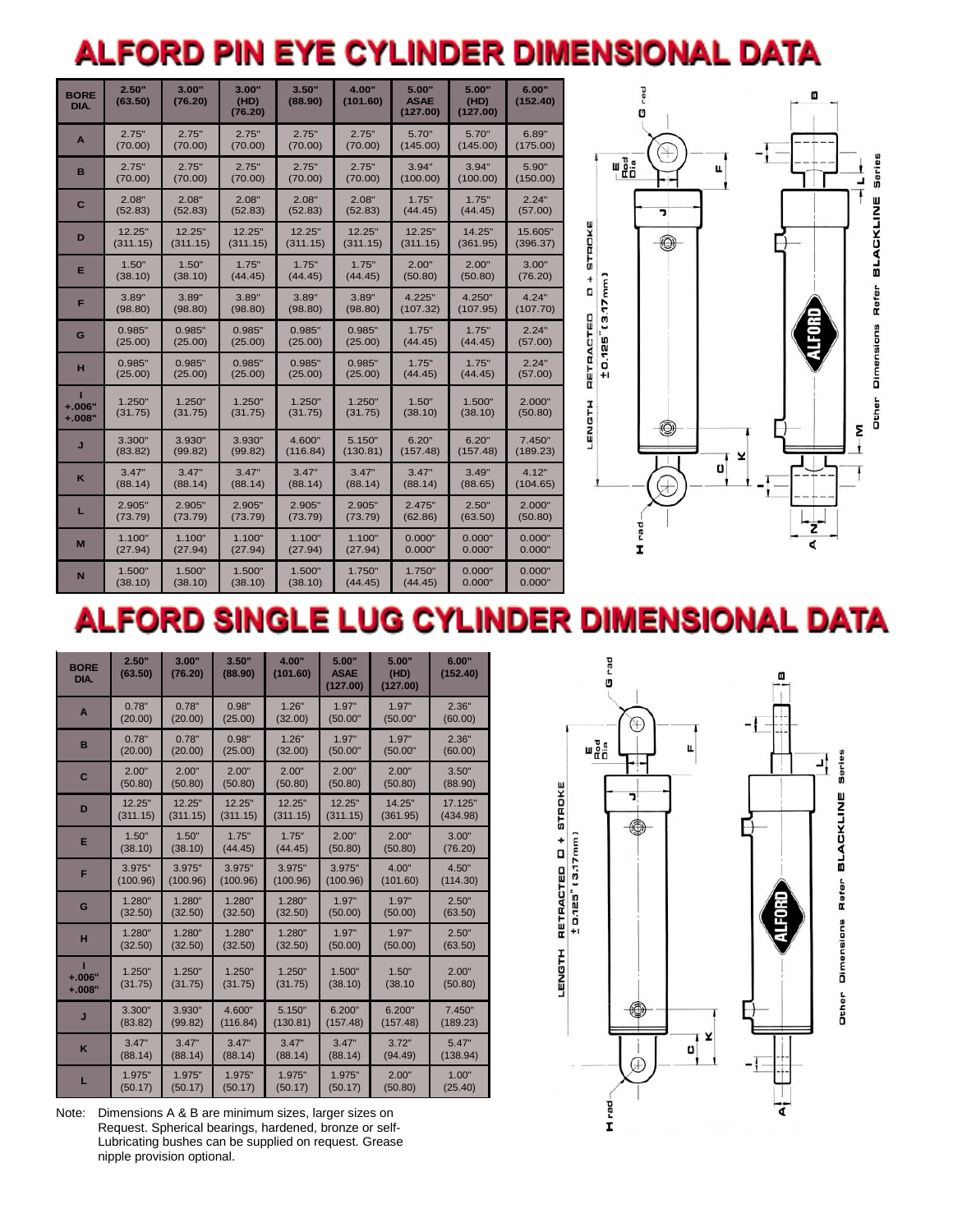| d Clin | <b>LOAD</b><br><b>ROD</b> | ON<br><b>END</b> |                   |                    |                    |                    | <b>MINIMUM PISTON ROD DIAMETERS FOR COMPRESSION (PUSH) LOADS</b> |                    |                   |                   |                   |                    |                   |                    |                   |                   |                   |                   |                   |                   |
|--------|---------------------------|------------------|-------------------|--------------------|--------------------|--------------------|------------------------------------------------------------------|--------------------|-------------------|-------------------|-------------------|--------------------|-------------------|--------------------|-------------------|-------------------|-------------------|-------------------|-------------------|-------------------|
|        |                           |                  |                   |                    |                    |                    | BASIC LENGTH* = ACTUAL x STROKE (From Rod End Connection Table)  |                    | <b>STROKE</b>     |                   | <b>FACTOR</b>     |                    |                   |                    |                   |                   |                   |                   |                   |                   |
|        | lbf                       | kgf              | 10"<br>(254)      | 15"<br>(381)       | 20"<br>(508)       | 30"<br>(762)       | 40"<br>(1016)                                                    | 50"<br>(1250)      | 60"<br>(1524)     | 70"<br>(1778)     | 80"<br>(2032)     | 90"<br>(2286)      | 100"<br>(2540)    | 120"<br>(3048)     | 140"<br>(3556)    | 160"<br>(4064)    | 180"<br>(4572)    | 200"<br>(5080)    | 220"<br>(5588)    | 240"<br>(6096)    |
|        | 500                       | 227              | .750"<br>(19.05)  | .750"<br>(19.05)   | .750"<br>(19.05)   | .750*<br>(19.05)   | .750"<br>(19.05)                                                 | .875"<br>(22.22)   | 1.00"<br>(25.40)  | 1.00"<br>(25.40)  | 1.25"<br>(31.75)  | 1.25"<br>(31.75)   | 1.25"<br>(31.75)  | 1.375"<br>(34.925) | 1.375<br>(34.925) | 1.50"<br>(38.10)  | 1.50"<br>(38.10)  | 1.75"<br>(44.45)  | 1.75"<br>(44.45)  | 2.00"<br>(50.80)  |
|        | 1000                      | 454              | .750"<br>(19.05)  | .750"<br>(19.05)   | .750"<br>(19.05)   | .750*<br>(19.05)   | .875"<br>(22.22)                                                 | 1.00"<br>(25.40)   | 1.25"<br>(31.75)  | 1.25"<br>(31.75)  | 1.375<br>(34.925) | 1.375"<br>(34.925) | 1.50"<br>(38.10)  | 1.50"<br>(38.10)   | 1.75"<br>(44.45)  | 1.75'<br>(44.45)  | 2.00"<br>(50.80)  | 2.00"<br>(50.80)  | 2.25"<br>(57.15)  | 2.25"<br>(57.15)  |
|        | 2000                      | 907              | .750"<br>(19.05)  | .750"<br>(19.05)   | .750"<br>(19.05)   | 1.00"<br>(25.40)   | 1.25"<br>(31.75)                                                 | 1.25"<br>(31.75)   | 1.375<br>(34.925) | 1.50"<br>(38.10)  | 1.50"<br>(38.10)  | 1.75"<br>(44.45)   | 1.75"<br>(44.45)  | 2.00"<br>(50.80)   | 2.00"<br>(50.80)  | 2.25"<br>(57.15)  | 2.25"<br>(57.15)  | 2.50"<br>(63.50)  | 2.50"<br>(63.50)  | 2.50"<br>(63.50)  |
|        | 3000                      | 1361             | .750"<br>(19.05)  | .750"<br>(19.05)   | .875"<br>(22.22)   | 1.25"<br>(31.75)   | 1.25"<br>(31.75)                                                 | 1.375"<br>(34.925) | 1.50"<br>(38.10)  | 1.50"<br>(38.10)  | 1.75"<br>(44.45)  | 1.75"<br>(44.45)   | 2.00"<br>(50.80)  | 2.00"<br>(50.80)   | 2.25"<br>(57.15)  | 2.50"<br>(63.50)  | 2.50"<br>(63.50)  | 3.00"<br>(76.20)  | 3.00"<br>(76.20)  | 3.00"<br>(76.20)  |
|        | 4000                      | 1814             | .750"<br>(19.05)  | .750"<br>(19.05)   | 1.00"<br>(25.40)   | 1.25"<br>(31.75)   | 1.375"<br>(34.925)                                               | 1.50"<br>(38.10)   | 1.50"<br>(38.10)  | 1.75"<br>(44.45)  | 1.75"<br>(44.45)  | 2.00"<br>(50.80)   | 2.00"<br>(50.80)  | 2.25"<br>(57.15)   | 2.50"<br>(63.50)  | 2.50"<br>(63.50)  | 3.00"<br>(76.20)  | 3.00"<br>(76.20)  | 3.00"<br>(76.20)  | 3.50"<br>(88.90)  |
|        | 6000                      | 2722             | .750"<br>(19.05)  | .875*<br>(22.22)   | 1.25"<br>(31.75)   | 1.375"<br>(34.925) | 1.50"<br>(38.10)                                                 | 1.50"<br>(38.10)   | 1.75"<br>(44.45)  | 2.00"<br>(50.80)  | 2.00"<br>(50.80)  | 2.25"<br>(57.15)   | 2.25"<br>(57.15)  | 2.50"<br>(63.50)   | 3.00"<br>(76.20)  | 3.00"<br>(76.20)  | 3.00"<br>(76.20)  | 3.50"<br>(88.90)  | 3.50"<br>(88.90)  | 3.50"<br>(88.90)  |
|        | 8000                      | 3629             | .875"<br>(22.22)  | 1.25"<br>(31.75)   | 1.25"<br>(31.75)   | 1.375"<br>(34.925) | 1.50"<br>(38.10)                                                 | 1.75"<br>(44.45)   | 2.00"<br>(50.80)  | 2.25"<br>(57.15)  | 2.25"<br>(57.15)  | 2.50"<br>(63.50)   | 2.50"<br>(63.50)  | 3.00"<br>(76.20)   | 3.00"<br>(76.20)  | 3.00"<br>(76.20)  | 3.50"<br>(88.90)  | 3.50"<br>(88.90)  | 4.00"<br>(101.60) | 4.00"<br>(101.60) |
|        | 10000                     | 4536             | .875"<br>(22.22)  | 1.25"<br>(31.75)   | 1.375"<br>(34.925) | 1.50"<br>(38.10)   | 1.50"<br>(38.10)                                                 | 1.75<br>(44.45)    | 2.00"<br>(50.80)  | 2.25'<br>(57.15)  | 2.25"<br>(57.15)  | 2.50"<br>(63.50)   | 2.50"<br>(63.50)  | 3.00"<br>(76.20)   | 3.00"<br>(76.20)  | 3.50"<br>(88.90)  | 3.50"<br>(88.90)  | 3.50"<br>(88.90)  | 4.00"<br>(101.60) | 4.00"<br>(101.60) |
|        | 12000                     | 5443             | 1.00"<br>(25.40)  | 1.25"<br>(31.75)   | 1.375"<br>(34.925) | 1.50"<br>(38.10)   | 1.75"<br>(44.45)                                                 | 2.00"<br>(50.80)   | 2.25"<br>(57.15)  | 2.25"<br>(57.15)  | 2.25"<br>(57.15)  | 2.50"<br>(63.50)   | 3.00"<br>(76.20)  | 3.00"<br>(76.20)   | 3.50"<br>(88.90)  | 3.50"<br>(88.90)  | 3.50"<br>(88.90)  | 4.00"<br>(101.60) | 4.00"<br>(101.60) | 4.00"<br>(101.60) |
|        | 16000                     | 7257             | 1.25"<br>(31.75)  | 1.375'<br>(34.925) | 1.50"<br>(38.10)   | 1.50"<br>(38.10)   | 2.00"<br>(50.80)                                                 | 2.00"<br>(50.80)   | 2.25"<br>(57.15)  | 2.50"<br>(63.50)  | 2.50"<br>(63.50)  | 3.00"<br>(76.20)   | 3.00"<br>(76.20)  | 3.00"<br>(76.20)   | 3.50"<br>(88.90)  | 4.00"<br>(101.60) | 4.00"<br>(101.60) | 4.00"<br>(101.60) | 4.50"<br>(114.30) | 4.50"<br>(114.30) |
|        | 20000                     | 9027             | 1.375<br>(34.925) | 1.50"<br>(38.10)   | 1.50"<br>(38.10)   | 1.75"<br>(44.45)   | 2.00"<br>(50.80)                                                 | 2.25"<br>(57.15)   | 2.50"<br>(63.50)  | 2.50"<br>(63.50)  | 3.00"<br>(76.20)  | 3.00"<br>(76.20)   | 3.00"<br>(76.20)  | 3.50"<br>(88.90)   | 3.50"<br>(88.90)  | 4.00"<br>(101.60) | 4.00"<br>(101.60) | 4.50"<br>(114.30) | 4.50"<br>(114.30) | 5.00"<br>(127.00) |
|        | 30000                     | 13608            | 1.50"<br>(38.10)  | 1.75"<br>(44.45)   | 1.75"<br>(44.45)   | 2.00"<br>(50.80)   | 2.25"<br>(57.15)                                                 | 2.50"<br>(63.50)   | 3.00"<br>(76.20)  | 3.00"<br>(76.20)  | 3.00"<br>(76.20)  | 3.50"<br>(88.90)   | 3.50"<br>(88.90)  | 4.00"<br>(101.60)  | 4.00"<br>(101.60) | 4.50"<br>(114.30) | 4.50"<br>(114.30) | 5.00"<br>(127.00) | 5.00"<br>(127.00) | 5.50"<br>(139.70) |
|        | 40000                     | 18144            | 1.75"<br>(44.45)  | 2.00"<br>(50.80)   | 2.25"<br>(57.15)   | 2.25"<br>(57.15)   | 2.50"<br>(63.50)                                                 | 3.00"<br>(76.20)   | 3.00"<br>(76.20)  | 3.00"<br>(76.20)  | 3.50"<br>(88.90)  | 3.50"<br>(88.90)   | 4.00"<br>(101.60) | 4.00"<br>(101.60)  | 4.50"<br>(114.30) | 4.50"<br>(114.30) | 5.00"<br>(127.00) | 5.00"<br>(127.00) | 5.50"<br>(139.70) | 5.50"<br>(139.70) |
|        | 50000                     | 22680            | 2.00"<br>(50.80)  | 2.25"<br>(57.15)   | 2.25"<br>(57.15)   | 2.50"<br>(63.50)   | 3.00"<br>(76.20)                                                 | 3.00"<br>(76.20)   | 3.50"<br>(88.90)  | 3.50"<br>(88.90)  | 3.50"<br>(88.90)  | 4.00"<br>(101.60)  | 4.00"<br>(101.60) | 4.00"<br>(101.60)  | 4.50"<br>(114.30) | 5.00"<br>(127.00) | 5.50"<br>(139.70) | 5.50"<br>(139.70) |                   |                   |
|        | 60000                     | 27215            | 2.50"<br>(63.50)  | 2.50"<br>(63.50)   | 2.50"<br>(63.50)   | 3.00"<br>(76.20)   | 3.00"<br>(76.20)                                                 | 3.00"<br>(76.20)   | 3.50"<br>(88.90)  | 3.50"<br>(88.90)  | 3.50"<br>(88.90)  | 4.00"<br>(101.60)  | 4.00"<br>(101.60) | 4.50"<br>(114.30)  | 4.50"<br>(114.30) | 5.00"<br>(127.00) | 5.50"<br>(139.70) | 5.50"<br>(139.70) |                   |                   |
|        | 80000                     | 36287            | 3.00"<br>(76.20)  | 3.00"<br>(76.20)   | 3.00"<br>(76.20)   | 3.00"<br>(76.20)   | 3.50"<br>(88.90)                                                 | 3.50"<br>(88.90)   | 3.50"<br>(88.90)  | 4.00"<br>(101.60) | 4.00"<br>(101.60) | 4.00"<br>(101.60)  | 4.50"<br>(114.30) | 4.50"<br>(114.30)  | 5.00"<br>(127.00) | 5.50"<br>(139.70) |                   |                   |                   |                   |
|        | 100000                    | 45359            | 3.50"<br>(88.90)  | 3.50"<br>(88.90)   | 3.50"<br>(88.90)   | 3.50"<br>(88.90)   | 4.00"<br>(101.60)                                                | 4.00"<br>(101.60)  | 4.50"<br>(114.30) | 4.50"<br>(114.30) | 4.50"<br>(114.30) | 5.00"<br>(127.00)  | 5.00"<br>(127.00) | 5.50"<br>(139.70)  |                   |                   |                   |                   |                   |                   |
|        | 120000                    | 54431            | 4.00"<br>(101.60) | 4.00"<br>(101.60)  | 4.00"<br>(101.60)  | 4.00"<br>(101.60)  | 4.00"<br>(101.60)                                                | 4.50"<br>(114.30)  | 4.50"<br>(114.30) | 4.50"<br>(114.30) | 5.00"<br>(127.00) | 5.00"<br>(127.00)  | 5.50"<br>(139.70) | 5.50"<br>(139.70)  |                   |                   |                   |                   |                   |                   |

Sizes beyond red line not currently manufactured or stocked by Alford. Refer Alford Sales Offices for availability.

• To determine minimum Piston Rod Diameter, calculate basic length by multiplying actual Stroke x Stroke Factor.

To arrive at Stroke Factor refer to Rod End Connection Table and determine Cylinder Mounting Style. Above table assumes standard Rod extensions beyond Gland Face, and Rod extensions beyond standard are to be added to actual Stroke to arrive at basic length. Example: Cylinder with load of 20000 lbf (9072 KgF) -- Pivoted Rod End rigidly guided -

Intermediate Trunnion Mount - 24" (610mm) stroke plus 2.00" (50.80mm) additional

Rod extension.

Basic Length = 24 + 2 x 1.50 S.F. = 26 X 1.50 = 39"

Enter graph at 20000 lbf load - 40" Basic Length - 2.00" (50.80) Diameter Rod.

\*\* This chart assumes there will be no side load or bending stress at any point along the Piston Rod.

| <b>ROD END</b><br><b>CONNECTION</b>                                                         | <b>MOUNTING STYLE</b> | <b>STROKE</b><br><b>FACTOR</b> |
|---------------------------------------------------------------------------------------------|-----------------------|--------------------------------|
| <b>Fixed Rod Fnd</b><br><b>Foot Mounting</b><br><b>Rigidly Guided</b>                       |                       | .50                            |
| <b>Pivoted Rod End</b><br><b>Foot Mounting</b><br><b>Rigidly Guided</b>                     |                       | .70                            |
| <b>Pivoted Rod End</b><br><b>Trunnion or</b><br>Flange on Head<br><b>Rigidly Guided</b>     | 6                     | 1.00                           |
| <b>Pivoted Rod End</b><br><b>IntermediateTrunnion</b><br>or Flange<br><b>Rigidly Guided</b> | ొ                     | 1.50                           |
| <b>Supported Rod End</b><br><b>Foot Mounting</b><br><b>Not Rigidly Guided</b>               | ô                     | 2.00                           |
| <b>Pivoted Rod End</b><br>Clevis or Trunnion<br>on Base End<br><b>Rigidly Guided</b>        |                       | 2.00                           |